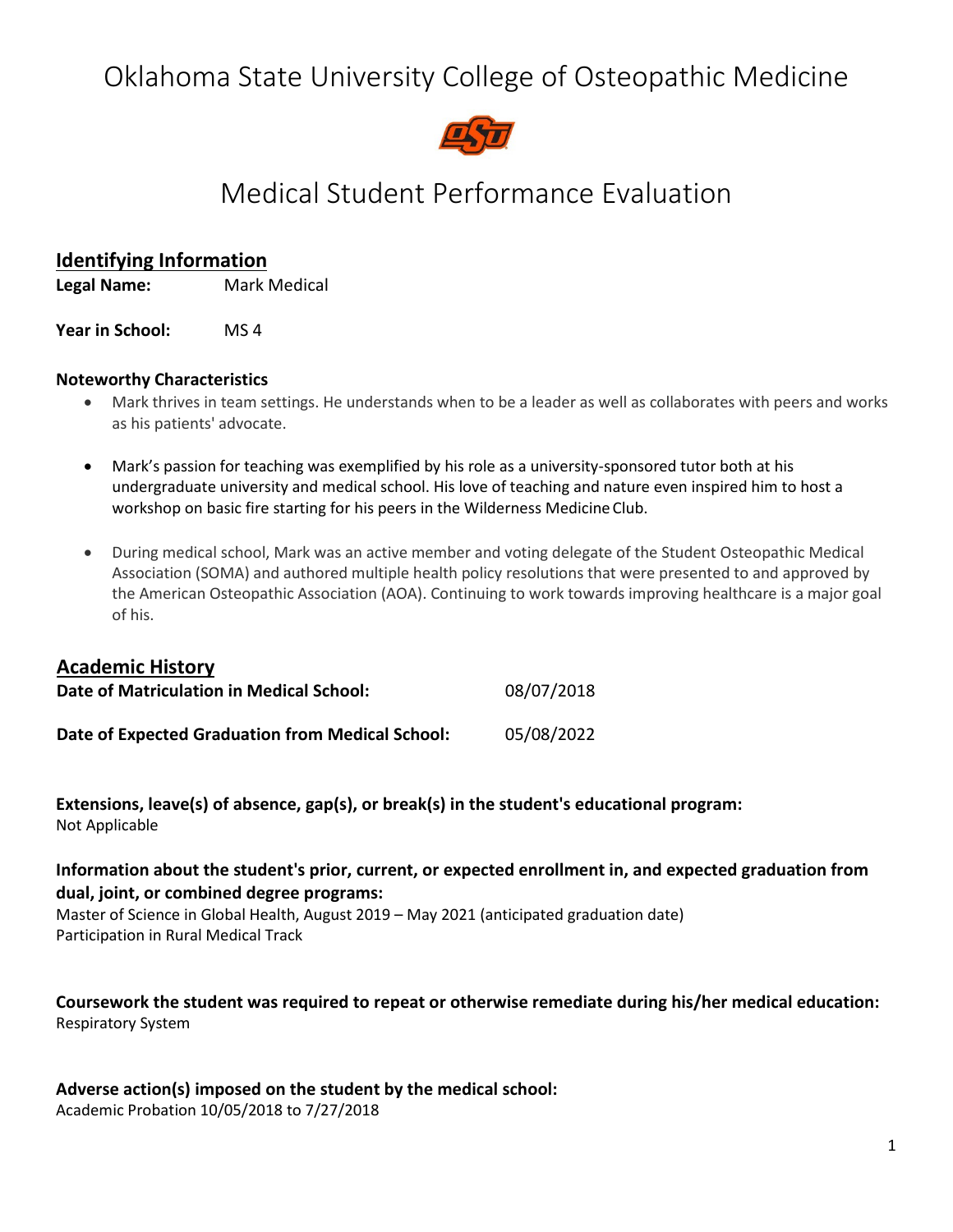# **Academic Progress**

# **Professional Performance**

Students matriculating at OSU-COM are considered student members of the osteopathic medical profession. As such, they are expected to conduct themselves in a manner consistent with the standards of the osteopathic medical profession. All OSU-COM students must maintain professionalism in the following areas: reliability and responsibility, maturity, judgment, respectful behavior, honesty and integrity, and emotional stability.

## **Preclinical Coursework**

Mark Medical has met all requirements during his (or her) preclinical coursework.

## **Clerkship Evaluation Structure**

Three categories of grades may be assigned for clerkships: Pass (P), Pass with Honors (H), or Fail (F). A clerkship Pass (P) grade designates a student has successfully passed the clerkship course evaluation. A clerkship Pass with Honors (H) grade indicates that a student has fulfilled the criteria for a Pass (P) grade and may be considered at the discretion of each department. A clerkship Fail (F) grade occurs when a student meets two or more evaluation failure criteria (see the Clerkship Handbook for a listing of the criteria). All elective clerkships are graded only using a Pass (P) or Fail (F) grading system.

COMAT examinations are administered at the completion of each of the following core clerkships: Family Medicine, Internal Medicine, Obstetrics/Gynecology, Osteopathic Principles and Practice, Pediatrics, Psychiatry, and Surgery. A grade is not assigned for these clerkships until a student successfully passes the COMAT (see section 11.2 of the Academic Standards Handbook).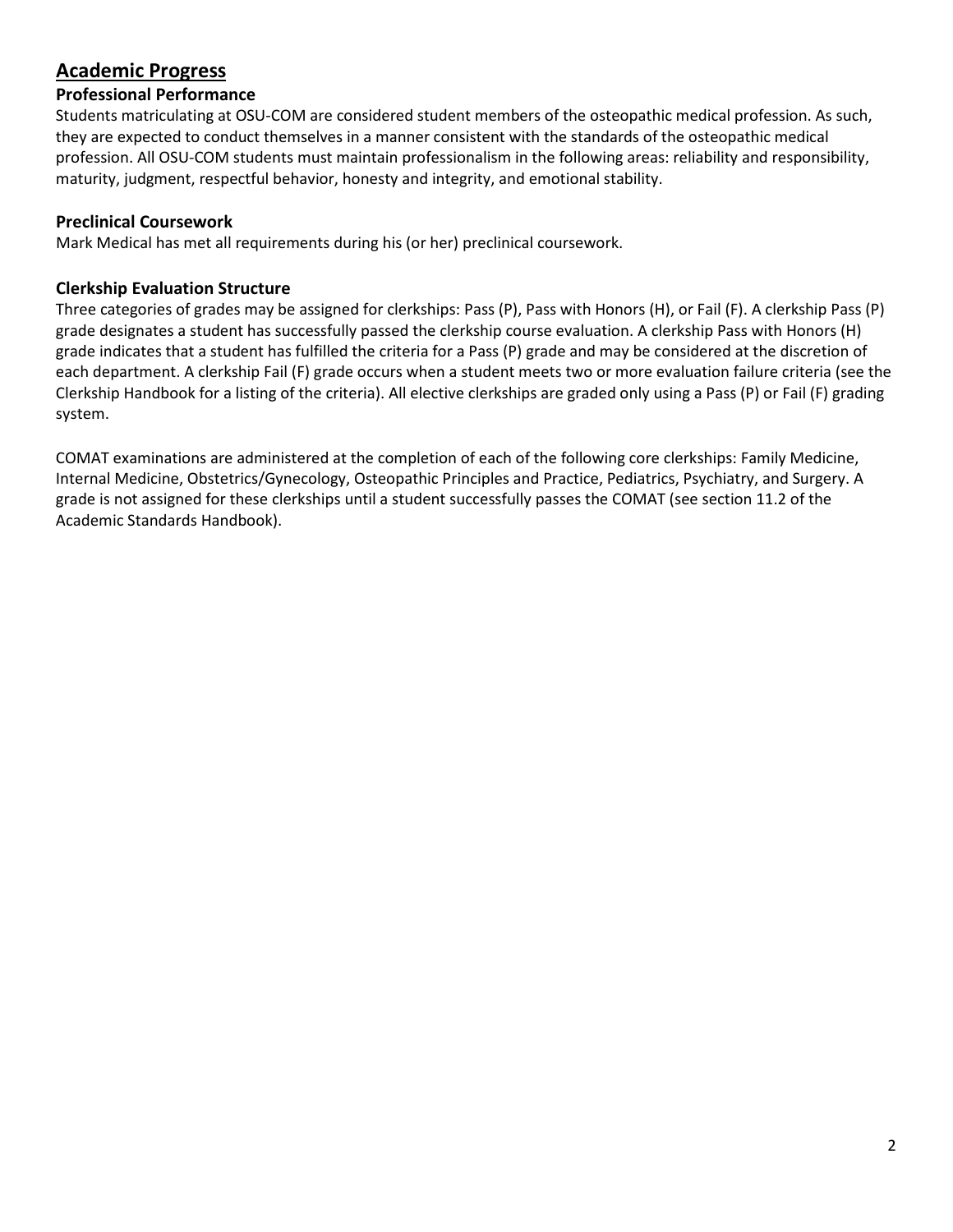## **Clinical Coursework (in chronological order)**

**Rotation 1:** CLME 9175 Core OB UME Clerk 2018-2020 R1 - INTEGRIS Southwest Medical Center

| Start Date | 07/08/19 |
|------------|----------|
| End Date   | 08/02/19 |

**Grade** Pass

#### **Comments:**

"Active, self-learner. Good performance for first rotation of the 3rd year."

"Student's performance was at a high level for the first core rotation."

**Rotation 2:** CLME 9165 Required OMM UME Clerk 2018-2020 R2 - OSU Center for Health Sciences

| Start Date      | 08/05/19 |
|-----------------|----------|
| <b>End Date</b> | 08/30/19 |

**Grade** Pass with Honors

#### **Comments:**

"Mark did a fantastic job on his OMM rotation. He showed improvement in his presentation skills when given constructive feedback. He will make a great osteopathic physician."

"Scored > 1.5 standard deviations on OMM COMAT, showing above average performance. Consistent CORE competencies above level of peers."

**Rotation 3:** CLME 9185 Required Psychiatry UME Clerk 2018-2020 R4 - 12 and 12

**Start Date** 09/02/19 **End Date** 09/27/19

**Grade** Pass

#### **Comments:**

"Mark performed well on his psychiatry clerkship. He did a great job performing patient evaluations and presentations. He was professional and excited to participate in patient care. He was well liked by treatment staff and patients alike."

**Rotation 4:** CLME 9235 Required Clinic UME Clerk 2018-2020 R5 - OSU Health Care Center

| <b>Start Date</b> | 09/30/19 |
|-------------------|----------|
| <b>End Date</b>   | 10/25/19 |
|                   |          |

**Grade** Pass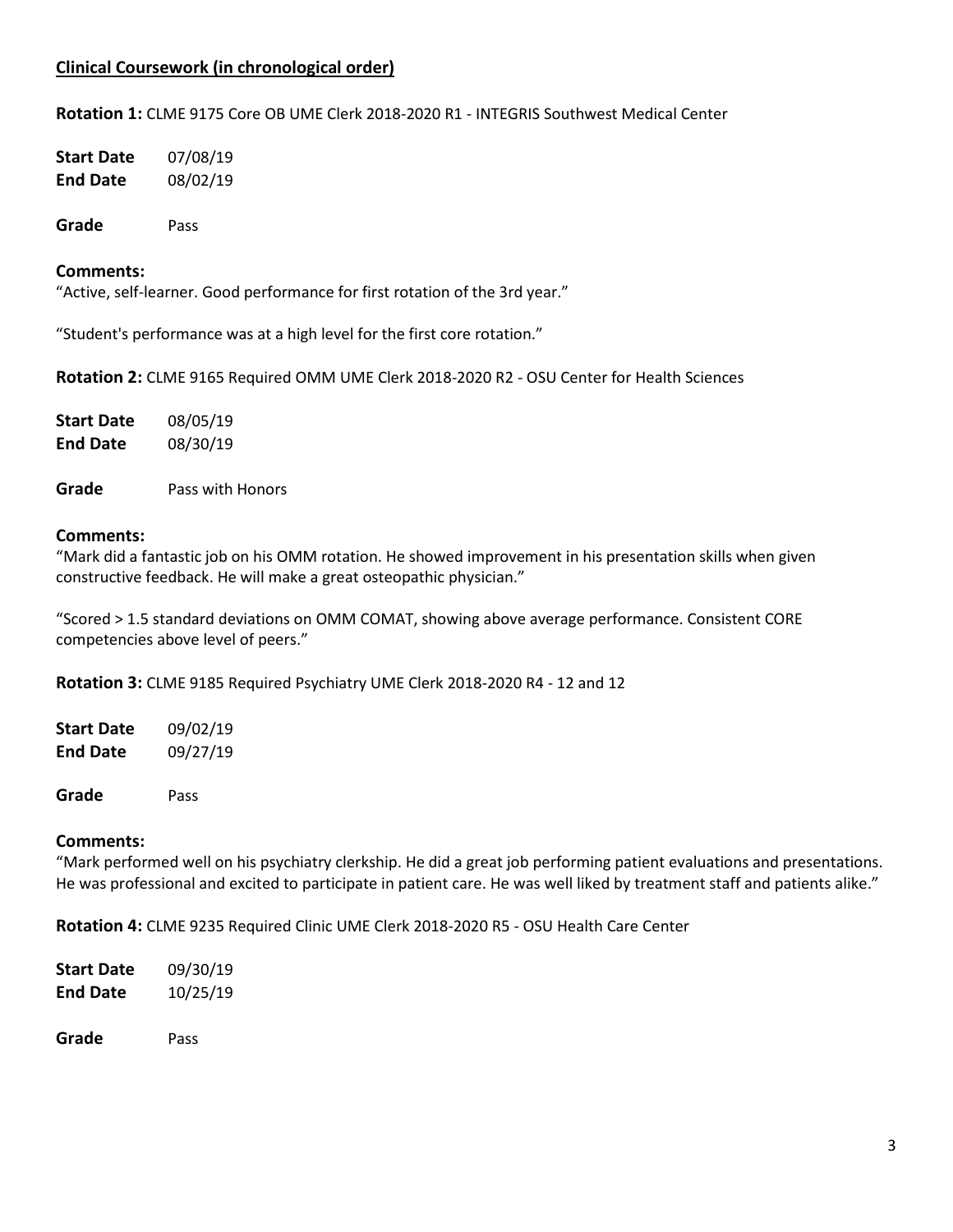### **Comments:**

"Residents noted that he was thorough and interacted well with patients. He had a great attitude and volunteered for OMM. He took a great history."

**Rotation 5 and 6:** CLME 9110 Core Medicine (8 Weeks) UME Clerk 2018-2020 R5 - OSU Medical Center

| 11/04/19 |
|----------|
| 12/27/19 |
|          |

**Grade** Pass

#### **Comments:**

"I think Student Doctor Medical did reasonably well during his month on service."

**Rotation 7:** CLME 9255 Required Emergency Medicine UME Clerk 2018-2020 R7 - Comanche County Memorial Hospital

| Start Date      | 01/06/20 |
|-----------------|----------|
| <b>End Date</b> | 01/31/20 |

**Grade** Pass

#### **Comments:**

"Outstanding communication Excellent H&P."

"Excellent H&P skills as well as fund of knowledge: Above average for his level of training."

**Rotation 8:** CLME 9145 Required Rural Clinic UME Clerk 2018-2020 R8 - Stillwater Medical Physicians Clinic

| Start Date      | 02/03/20 |
|-----------------|----------|
| <b>End Date</b> | 02/28/20 |
|                 |          |

**Grade** Pass

#### **Comments:**

"Mark was one of the best students that I have had the opportunity to work with me. He has a solid knowledge base and makes reasonable clinical decisions. He is a great communicator and is able to summarize a case concisely and provides a well thought out assessment and plan. Great to be around as well."

"He is smart, proactive, self-motivated, and congenial. He treats patients very well, and people seem to respond well to him. He was timely and dependable as well."

**Rotation 9:** CLME 9825 PC Elective 2 (OB/GYN) UME Clerk 2018-2020 R12 - St. Anthony Hospital

| Start Date      | 03/02/20 |
|-----------------|----------|
| <b>End Date</b> | 03/27/20 |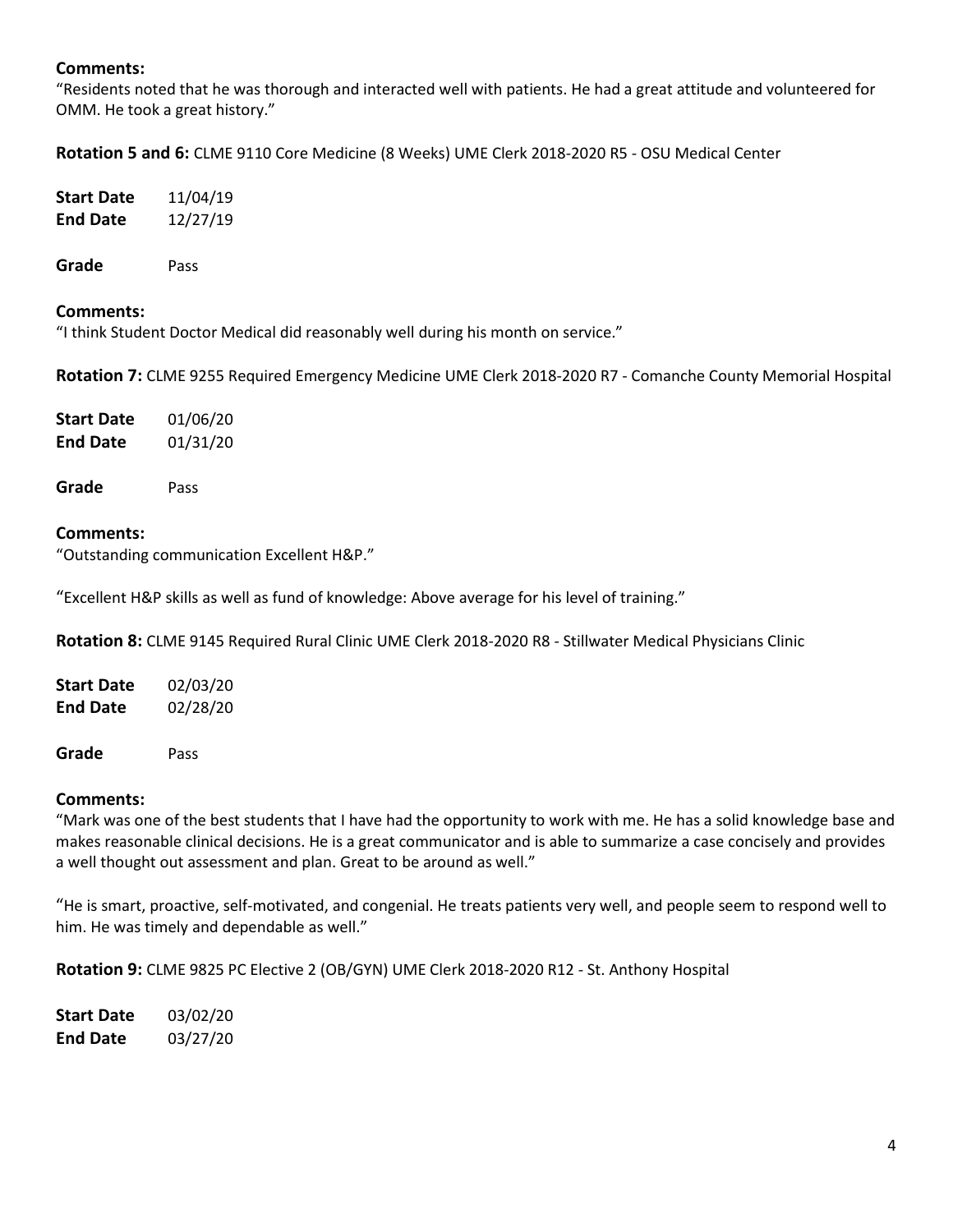#### **Grade** Pass

#### **Comments:**

"Student demonstrates an understanding of the importance of interdisciplinary teams, consultants, and health care resources for the benefit of the patient."

"Student performs a focused or comprehensive medical history, as indicated by presenting issue, in an organized, complete and efficient manner, identifies areas of clinical concern."

**Rotation 10:** CLME 9475 Class 2021 Elective Rotation Study UME Clerk 2019-2021 R10 - OSU Center for Health Sciences

| <b>Start Date</b> | 04/06/20 |
|-------------------|----------|
| <b>End Date</b>   | 05/01/20 |
| Grade             | Pass     |

#### **Comments:**

"Student Doctor Medical successfully completed a structured Study Elective during Rotation 10. Due to the declaration of the COVID-19 pandemic, OSU-COM medical students were not allowed on clinical rotations during this rotation block and were given the option of taking this block as vacation or completing a Study Elective. The Study Elective required that the student prepare for the COMLEX Level 2-CE by participating in multiple live online Kaplan sessions as well as completing 14 Kaplan modules and completing a required number of questions from assigned question banks. Student Doctor Medical successfully completed all of the requirements of the Study Elective in a timely manner."

**Rotation 11:** CLME 9945 Pandemic Medicine Elective UME Clerk 2019-2021 R11 - OSU Center for Health Sciences

| Start Date      | 05/04/20 |
|-----------------|----------|
| <b>End Date</b> | 05/29/20 |
|                 |          |

**Grade** Pass

## **Comments:**

"A Pandemic Medicine Elective was offered as a clerkship elective during Rotation 11 due to clerkship site closures during the COVID-19 Pandemic. The student successfully completed the Pandemic Medicine Elective, which included developing skills in the management of emergency medical response in pandemics, epidemics or disasters. Students explored the global health environment leading up to the COVID-19 pandemic and submitted a 1500-word narrative review related to COVID-19. Students learned about community management of an epidemic, crisis communication, federal emergency response systems, epidemiology, and public health law utilizing asynchronous didactic modules, video-conferencing discussion groups and self-directed learning activities."

**Rotation 12:** CLME 9225 Community Hospital 2 UME Clerk 2018-2020 R12 - Sequoyah Memorial Hospital

| <b>Start Date</b> | 06/01/20 |
|-------------------|----------|
| <b>End Date</b>   | 06/26/20 |
|                   |          |
| Grade             | Pass     |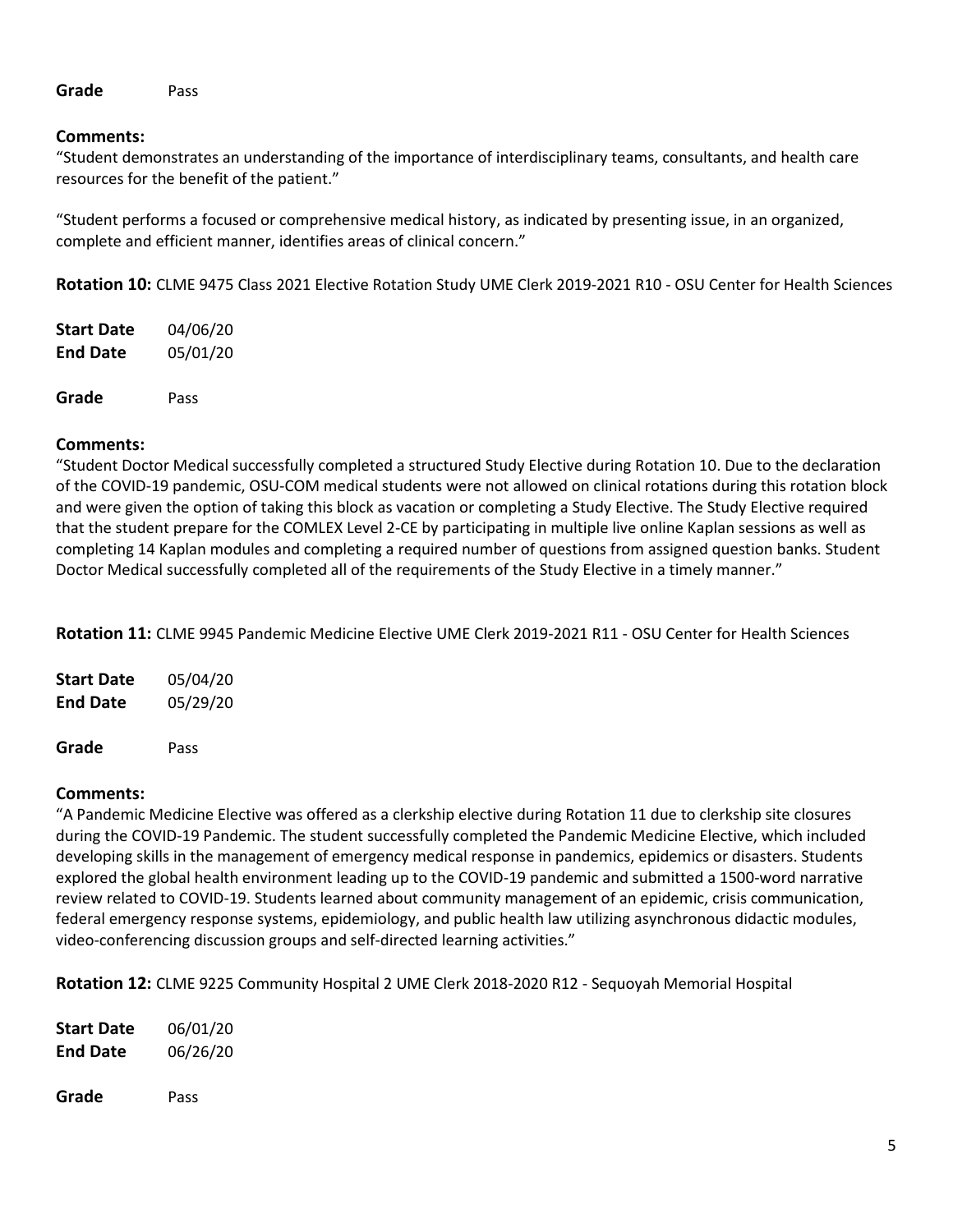## **Comments:**

"Mark was self-motivated and a big help on the busy hospitalist service at our hospital. He will be an asset to whatever residency program he chooses."

**Rotation 13:** CLME 9875 Elective 3 (Radiology) UME Clerk 2018-2020 R13 - OSU Center for Health Sciences

| Start Date | 07/06/20 |
|------------|----------|
| End Date   | 07/31/20 |
|            |          |

**Grade** Pass

#### **Comments:**

"Pleasant person to be around and engaged in learning."

**Rotation 14:** CLME 9865 Elective 2 (Anesthesiology) UME Clerk 2018-2020 R14 - OSU Medical Center

| Start Date      | 08/03/20 |
|-----------------|----------|
| <b>End Date</b> | 08/28/20 |

**Grade** Not Yet Posted